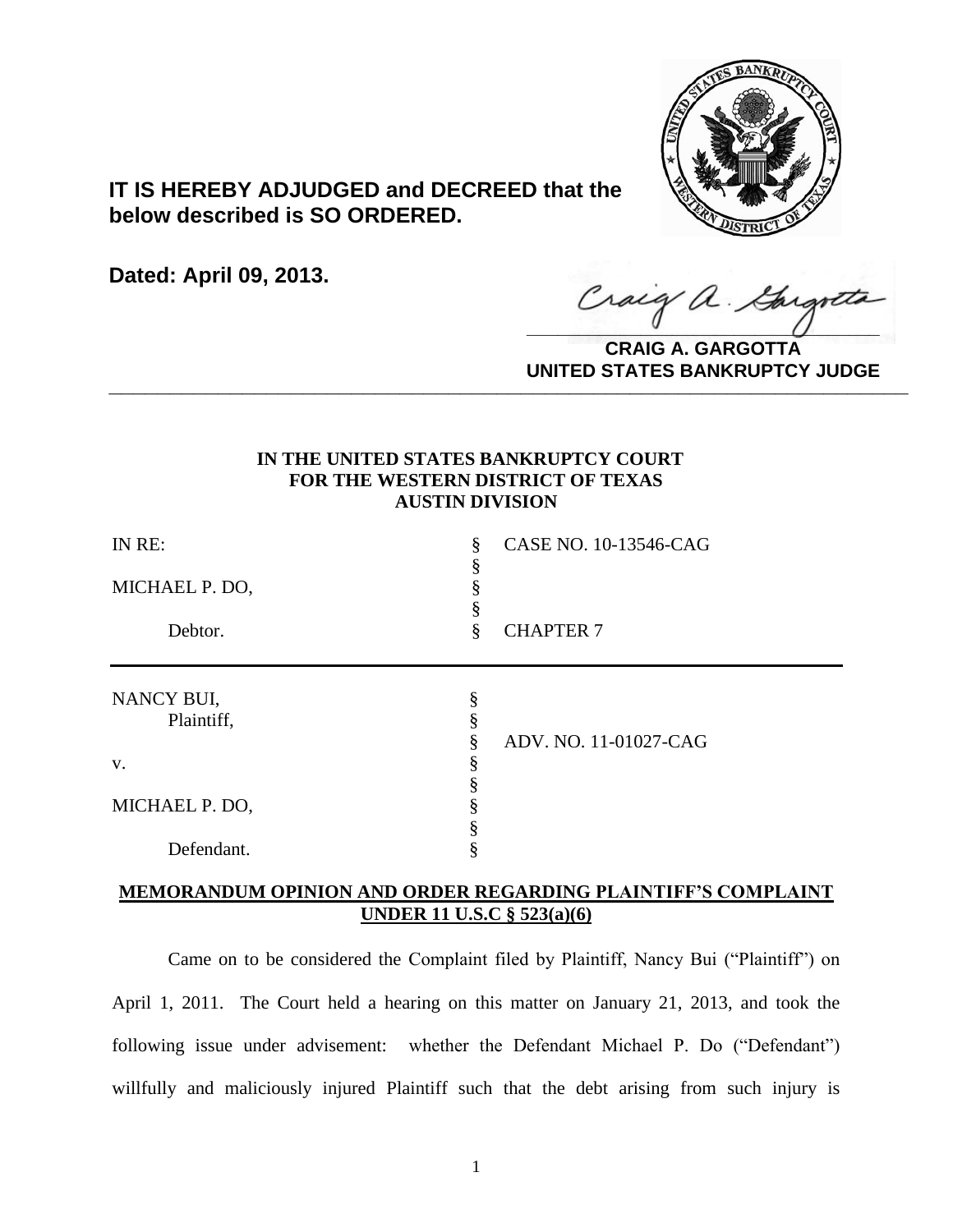nondischargeable under 11 U.S.C. § 523(a)(6). For the reasons stated herein, the Court finds that the debt is nondischargeable under 11 U.S.C.  $\S$  523(a)(6). The Court has jurisdiction over this matter pursuant to 28 U.S.C. §§ 157 and 1334. This matter is a core proceeding in which this Court can enter a final judgment pursuant to 28 U.S.C.  $\S 157(b)(2)(I)$ . This matter is referred to the Court under the District's Standing Order of Reference. Venue is proper under 28 U.S.C. §§ 1408 and 1409. The following represents the Court's findings of fact and conclusions of law pursuant to Federal Rules of Bankruptcy Procedure 7052 and 9014.

#### **FACTUAL AND PROCEDURAL BACKGROUND**

This adversary proceeding arises from a state court suit filed by Plaintiff seeking damages from Defendant for defamation per se in the 353<sup>rd</sup> Judicial District of Travis County, Texas (Cause no. D-1-GN-09-001567; Nancy Bui v. Michael P. Do and Se V. Train) (the "State Court Suit"). Plaintiff filed her cause of action in the State Court Suit on May 19, 2009 (ECF No. 11). Defendant filed a voluntary petition for Chapter 7 Bankruptcy with this Court on December 21, 2010 (No. 10-13536-CAG, ECF No. 1), allegedly in an effort to avoid paying a judgment from the State Court Suit. Plaintiff ultimately prevailed in the State Court Suit and a jury unanimously found Defendant liable for defamation and the court entered a judgment against Defendant. The Court awarded Plaintiff \$800,000.00 in actual damages, \$1,100,000.00 in exemplary damages, and \$94,439.20 for pre-judgment interest.

While the State Court Suit was ongoing, Plaintiff filed this adversary proceeding (ECF No. 1) to assert the nondischargeability of debts arising from "willful and malicious injury" under 11 U.S.C. §  $523(a)(6)$  (West 2012). Defendant filed a Motion to Dismiss and generally denied all of Plaintiff's allegations (ECF No. 7). The Court held a hearing on August 10, 2011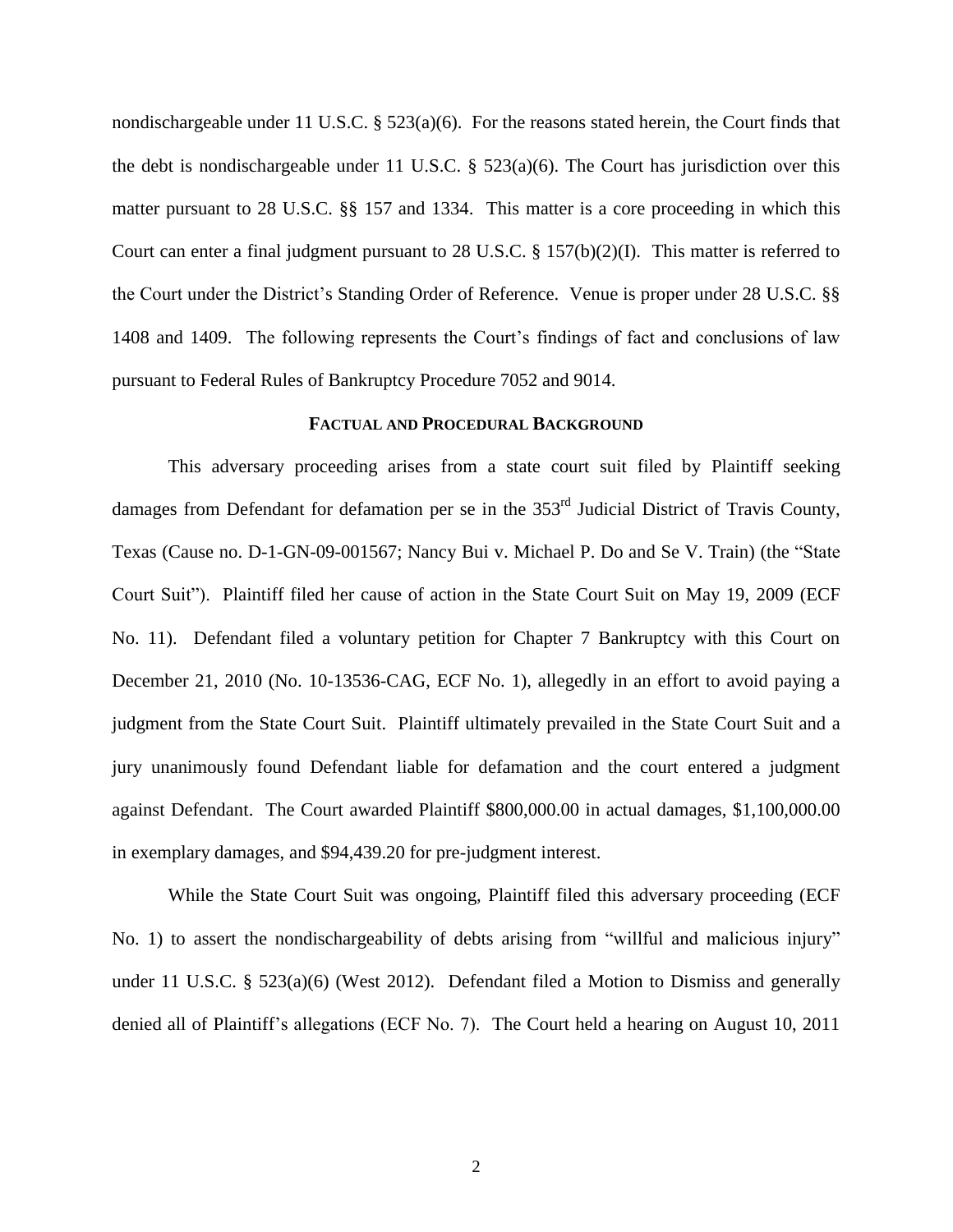on the Motion and determined that it should abstain under  $28 \text{ U.S.C. } 1334(c)(1)$ , remanding the underlying complaint for defamation to the state court for a trial on the merits (ECF No. 13).

After the State Court entered judgment against Defendant, this Court held a trial on January 31, 2013 to determine whether Defendant's conduct was "willful and malicious" and therefore nondischargeable under Section 523(a)(6) (ECF No. 25). Based on the evidence, testimony at trial, and Final Judgment and Verdict from State Court (ECF No. 15), this Court finds that Defendant willfully and maliciously injured Plaintiff, and therefore any debt arising from that injury is nondischargeable under 11 U.S.C.  $\S$  523(a)(6).

## **PARTIES' CONTENTIONS**

Plaintiff alleges the following acts demonstrate willful and malicious injury by the Defendant: (1) publishing a May 8, 2009 email containing specific defamatory remarks on Defendant's website, www.michaelpdo.com; and (2) asserting by innuendo that Plaintiff was a "communist," and "communist sympathizer," and that Plaintiff had communist ties and/or was a mole or spy for the Communist party in Vietnam.<sup>1</sup> The defamatory remarks, assertions, and innuendos were contained within Defendant's website, specifically in "Today's Trong Thuy" and "Wake Up Before It's Too Late" (articles posted on Defendant's website). The jury in the State Court Suit found by clear and convincing evidence that Defendant knew the specific allegations were defamatory and that the allegations by innuendo were defamatory. Further, the unanimous jury found by clear and convincing evidence that Defendant knew the specific allegations were false or made the specific allegations with a high degree of awareness that they were false, and also found that Defendant knew or strongly suspected that the website and emails presented a substantially false and defamatory impression.

<sup>&</sup>lt;sup>1</sup> These enumerate acts were also the subject of the State Court Suit.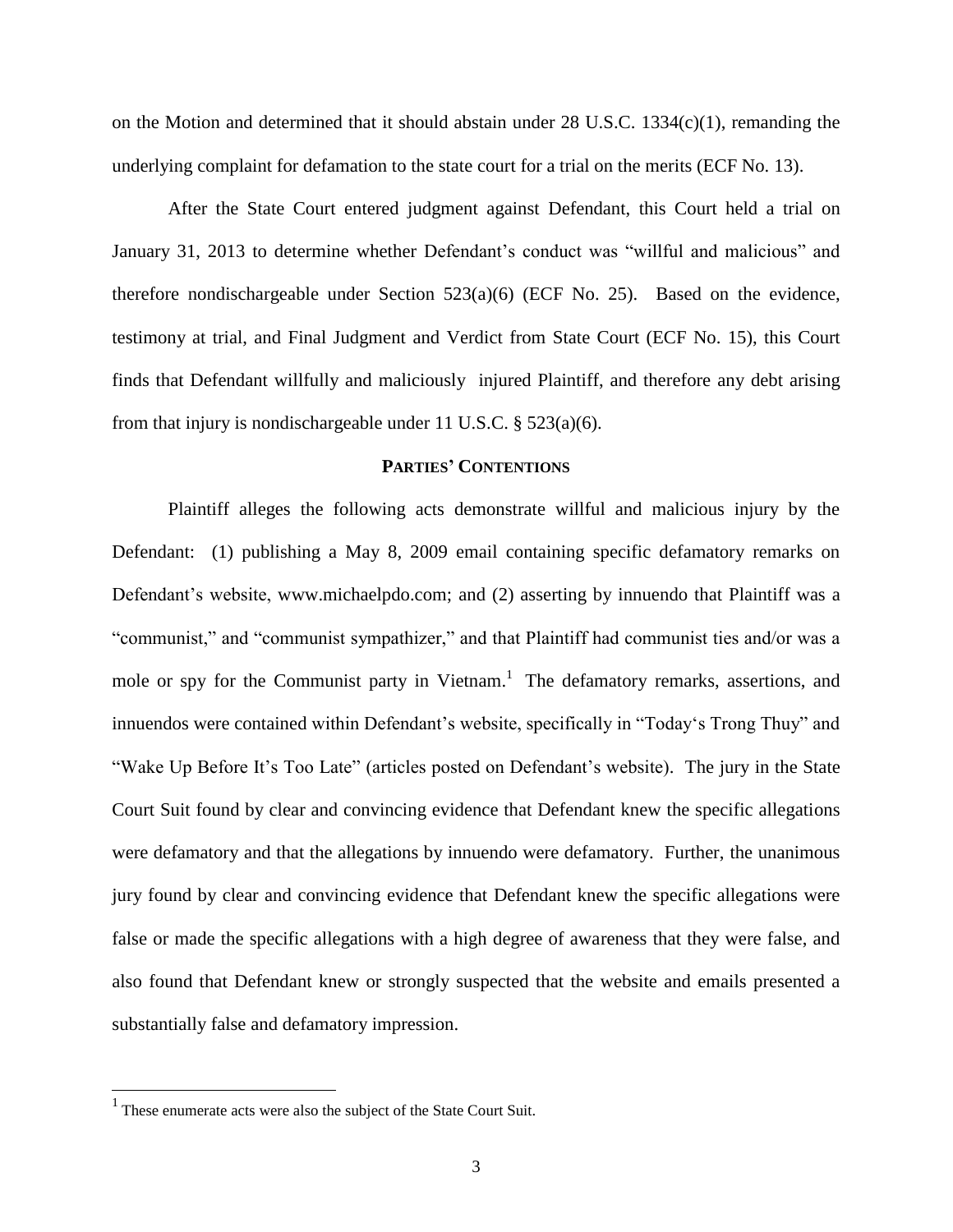Plaintiff asserts that the judgment from the State Court Trial is nondischargable under 11 U.S.C. §523(a)(6) because it is a debt for a willful and malicious injury. Further, Plaintiff contends that her injuries arose from and were the result of Defendant's knowing and intentional publication of false and defamatory statements about the Plaintiff, which caused financial harm to the Plaintiff and to her business.

Defendant generally denies all of Plaintiff's allegations, and in Defendant's Motion for Denial and Dismissal of the Case ("Motion for Denial") (ECF No. 7) Defendant claims that he has never called Plaintiff a "communist", "communist spy", or "communist sympathizer" and that Plaintiff's business has not suffered any financial harm. Additionally, Defendant claims that Plaintiff is a public figure and that, as a political columnist, he can criticize a public figure.<sup>2</sup> The State Court Suit dispensed with that defense when a unanimous jury determined that the statements Defendant published were false at the time they were published.  $3$ 

At trial, Defendant identified two articles, the previously mentioned "Today's Trong Thuy" and "Wake Up Before It's Too Late," as being the same articles that the jury in the State Court Trial found to be defamatory. Defendant stated that he had no plans to remove the article, "Today's Trong Thuy," from his website despite the fact that the State Court determined that the article was defamatory.<sup>4</sup> Plaintiff also presented evidence of an email that Defendant sent to members of the Vietnamese community which disclosed information about Plaintiff's personal

<sup>2</sup> This Court is tasked only with determining whether the debt created by the State Court Judgment can be discharged in Defendant' s pending bankruptcy. The jury charge and final judgment from the State Court Trial make no mention of Plaintiff's possible status as public figure. Further, any status Plaintiff might have as a "public figure" is not relevant to this dischargeability determination.

<sup>3</sup> Even if Plaintiff could be considered a "public figure," the Texas Supreme Court has determined that nothing in the United States Supreme Court's jurisprudence precludes a public figure from claiming defamation based on a publication. The First Amendment requires that a public figure prove the falsity of the statements in order to prevail on such a claim, but in this case the State Court Trial conclusively found that all statements published by the Defendant were false. *Turner v. KTRK Television, Inc.,* 38 S.W. 3d 103 (2000).

<sup>4</sup> In fact, Defendant adamantly maintained that he would "never" remove the article (ECF No. 28).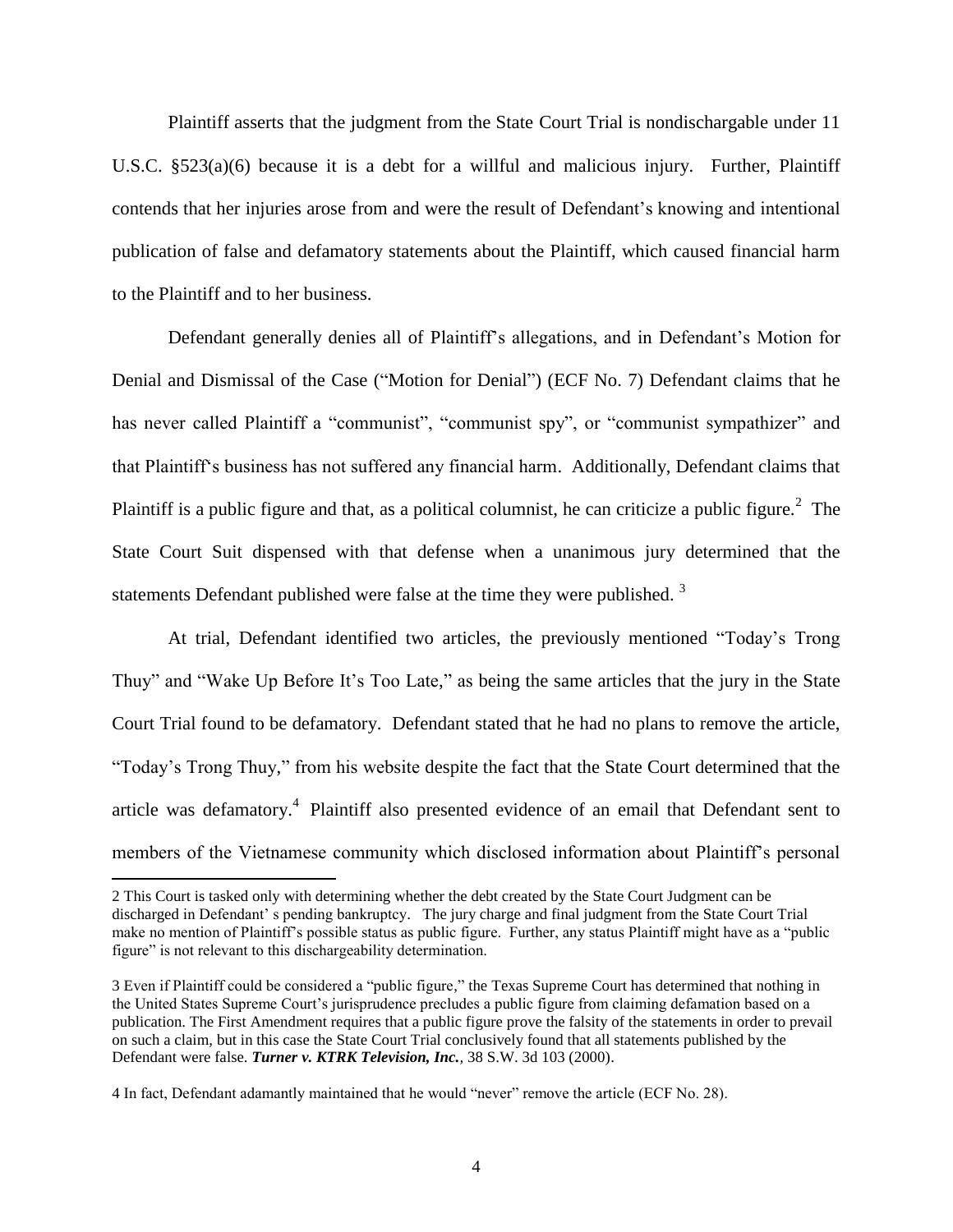financial assets (Pl's Ex. 8).<sup>5</sup> During direct examination, Defendant admitted to isolating Plaintiff and further stated that the Vietnamese community in Austin has also isolated Plaintiff since the publication of these articles. Additionally, Defendant, in his deposition and again on the stand during direct examination, stated that he had never seen Plaintiff do anything to harm the Vietnamese community.

Defendant's disregard, and borderline contempt, for the trial process was evident throughout the proceeding.<sup>6</sup> Defendant offered no evidence at trial to support a theory that the judgment rendered by the State Court was not willful and malicious and should be discharged.<sup>7</sup>

#### **FINDINGS OF FACT**

Based on the evidence and testimony at trial, the Court finds that Defendant made defamatory statements about Plaintiff which Defendant knew at the time to be false and that Defendant made those statements with the specific intent to cause injury.

Defendant's actions in this case are sufficient to demonstrate that Defendant acted with, at minimum, subjective motive to inflict injury. *See In re Williams*, 337 F.3d 504, 508-09 (5th Cir. 2003) (citing *In re Miller*, 156 F.3d 598, 603 (5th Cir. 1998) (noting that an intentional tort often requires either objective substantial certainty of harm or subjective motive to do harm, and the presence of one of those factors is necessary and sufficient in determining whether injury is "willful"). Defendant's Motion for Denial highlights Defendant's significant activities within, and knowledge of, the Vietnamese community. Additionally, Defendant's motion and comments

<sup>5</sup> Although the information Defendant sent was of public record, Defendant admitted to sending the information so that the recipients could infer that Plaintiff's money was given to her by the Communist Vietnamese government.

<sup>6</sup> Defendant admitted on cross examination that he had in fact received the initial summons to appear in the State Court Trial (which led to a default judgment in favor of Plaintiff that was later set aside) and purposely chose not pick up the summons.

<sup>7</sup> Indeed, Defendant offered no evidence whatsoever, relying instead upon the theory that Plaintiff's counsel "tricked" him throughout the proceedings.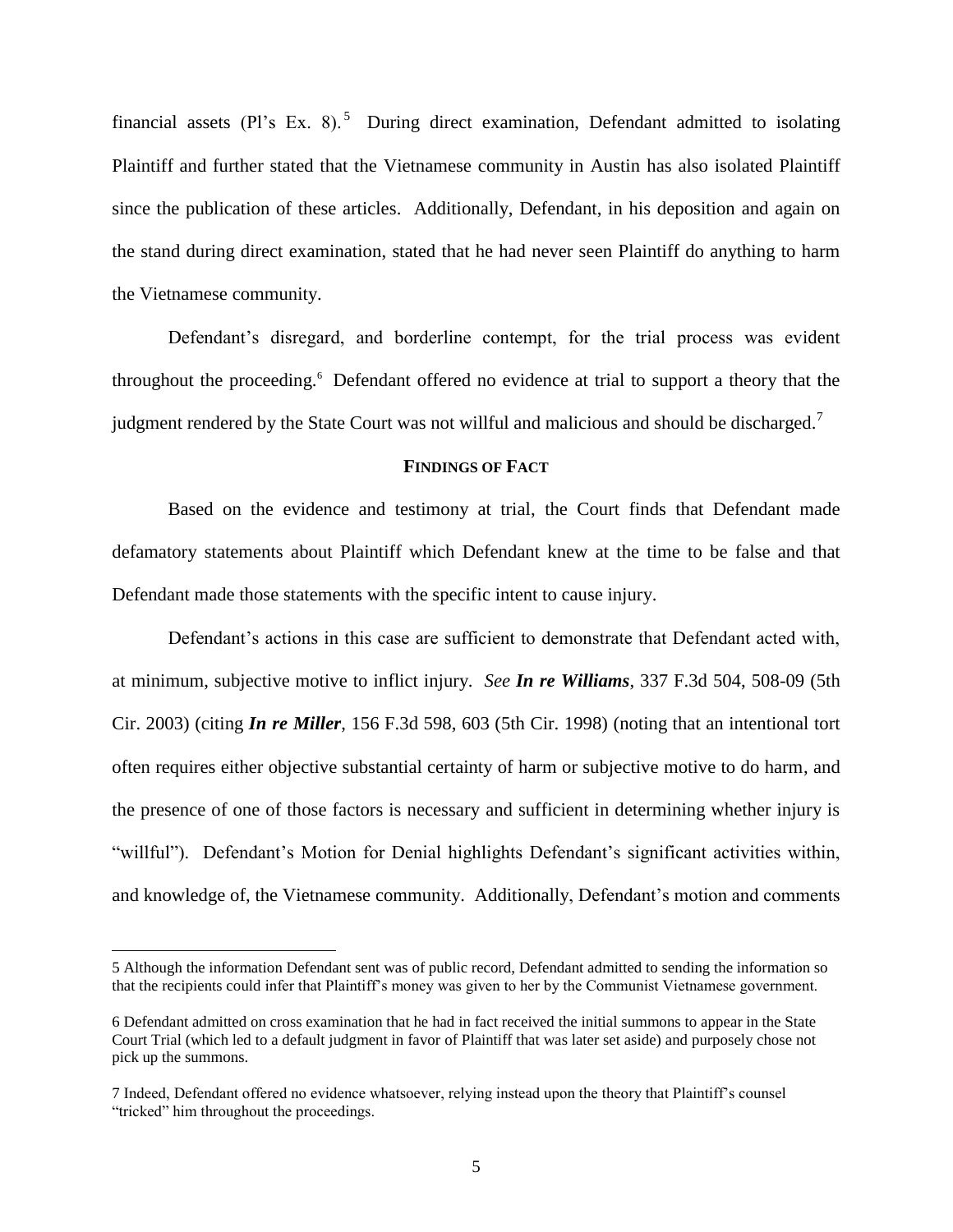at trial demonstrate an in-depth understanding of the cultural conflicts within the Vietnamese community regarding Communism. From these facts the Court can determine that Defendant was not only aware that his actions toward Plaintiff were substantially certain to result in harm to Plaintiff's reputation and business, but also that Defendant's intent was to inflict a willful and malicious injury on Plaintiff by tarnishing Plaintiff's reputation.

A defamation verdict in state court will not always support a finding of willful and malicious injury under 11 U.S.C. § 523(a)(6). *See In re Miller*, 156 F.3d 598, 605-06 (5th Cir. 1998). In *Miller,* the court addressed the issue of whether a Chapter 7 debtor acted in a manner at least substantially certain to result in injury when he misappropriated or misused his former employer's proprietary information. 56 F.3d at 598. The issue was not decided in the previous state court action against debtor because the jury found that debtor did not act with malice. *Id.* Therefore collateral estoppel did not apply to preclude litigation as to whether judgment debt fell within discharge exception for willful and malicious injury. *Id.*

In this case, however, the Court does not overlook the fact that a unanimous jury of Defendant's peers found that Defendant's allegations about Plaintiff were defamatory and that Defendant knew, with a high degree of awareness, that the allegations about Plaintiff were false at the time they were made. Evidence of the charge to the jury, submitted at trial in this Court, reflects that the jury found that Defendant published four statements about Plaintiff and that all of those statements were defamatory. Additionally, the jury determined that each of the statements was false at the time they were made and that Defendant knew the statements were false at the time they were made.

Defendant's admission at trial that he never witnessed Plaintiff take any action which might harm the Vietnamese community is further evidence that Defendant was aware of the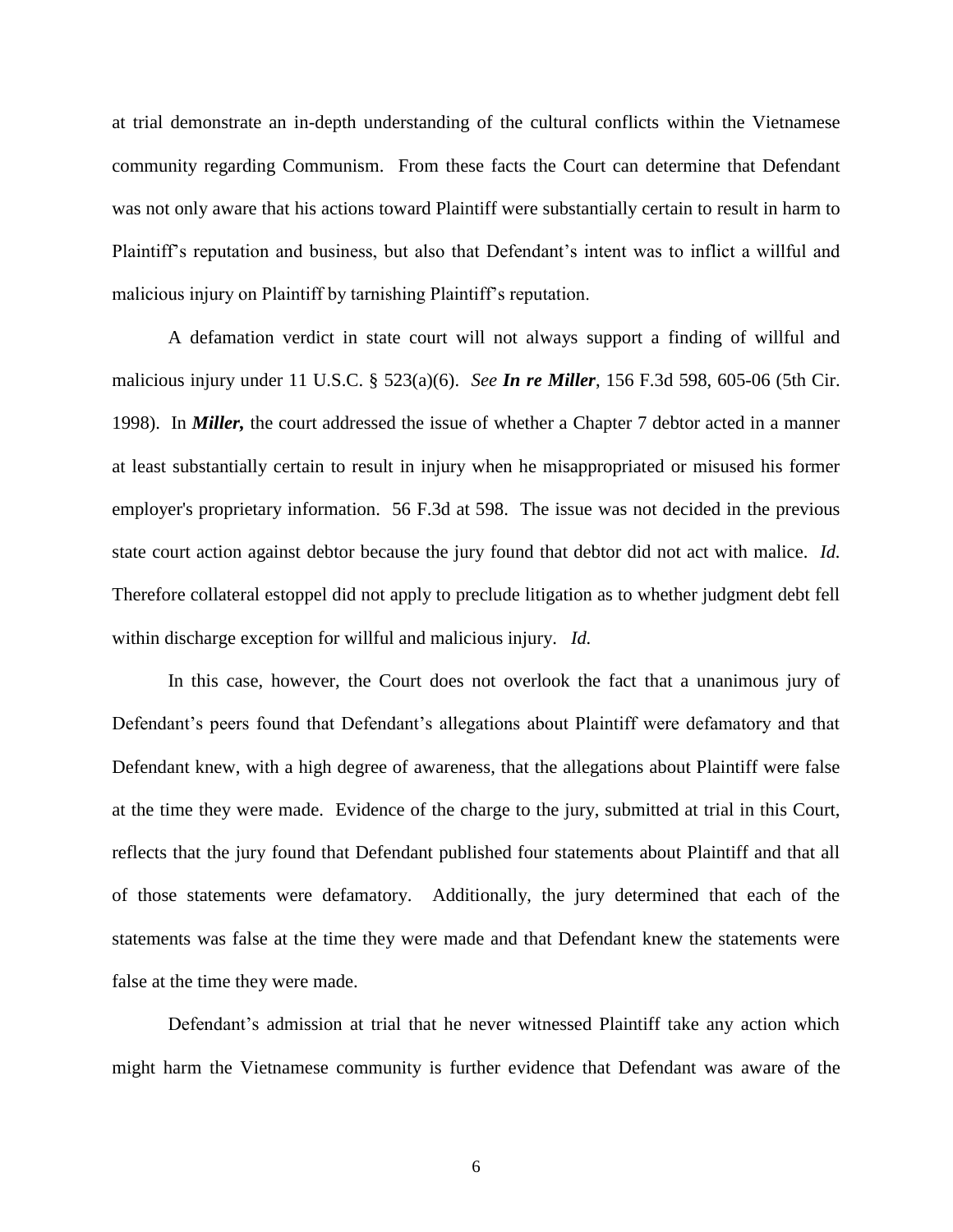falsity of his statements at the time he made them. Defendant's overall posture towards Plaintiff, observed by the Court throughout the proceedings, also demonstrates that Defendant published the statements with the intent to cause injury to Plaintiff.<sup>8</sup> Defendant's intent to disregard the rights of others is evident from the fact that Defendant continues to refuse to remove an article from his website that the State Court determined to be defamatory.

Because of the evidence presented by Plaintiff at trial, Defendant's blatant disregard for the rights of Plaintiff, and Defendant's failure to produce any evidence indicating that he did not willfully and maliciously injure Plaintiff, the Court concludes that Defendant made defamatory statements about Plaintiff which Defendant knew at the time to be false, and that Defendant made those statements with the specific intent to cause injury.

### **CONCLUSIONS OF LAW**

Although debts are generally discharged in bankruptcy, the Code provides that certain debts are not dischargeable for individual debtors. Section 523(a)(6) of the Bankruptcy Code states that debts "for willful and malicious injury" are not dischargeable in a Chapter 7 case. 11 U.S.C. § 523(a)(6). The Supreme Court interpreted Section 523(a)(6) in *Kawaahau v. Geiger,*  523 U.S. 57 (1998), which considered willful and malicious injury the context of medical malpractice. The Court determined that the word "willful" modifies the word "injury" such that a debtor must have intended the injury which resulted and not simply intended to commit the act which resulted in the injury. *Id.* at 61. Furthermore, the Court held that "debts arising from recklessly or negligently inflicted injuries do not fall within the compass of [Section] 523(a)(6)." *Id.* at 64.

<sup>8</sup> It did not escape the Court's notice that Defendant at one point approached Plaintiff in the courtroom and called her a traitor, nor that Defendant freely admitted to doing so during cross-examination.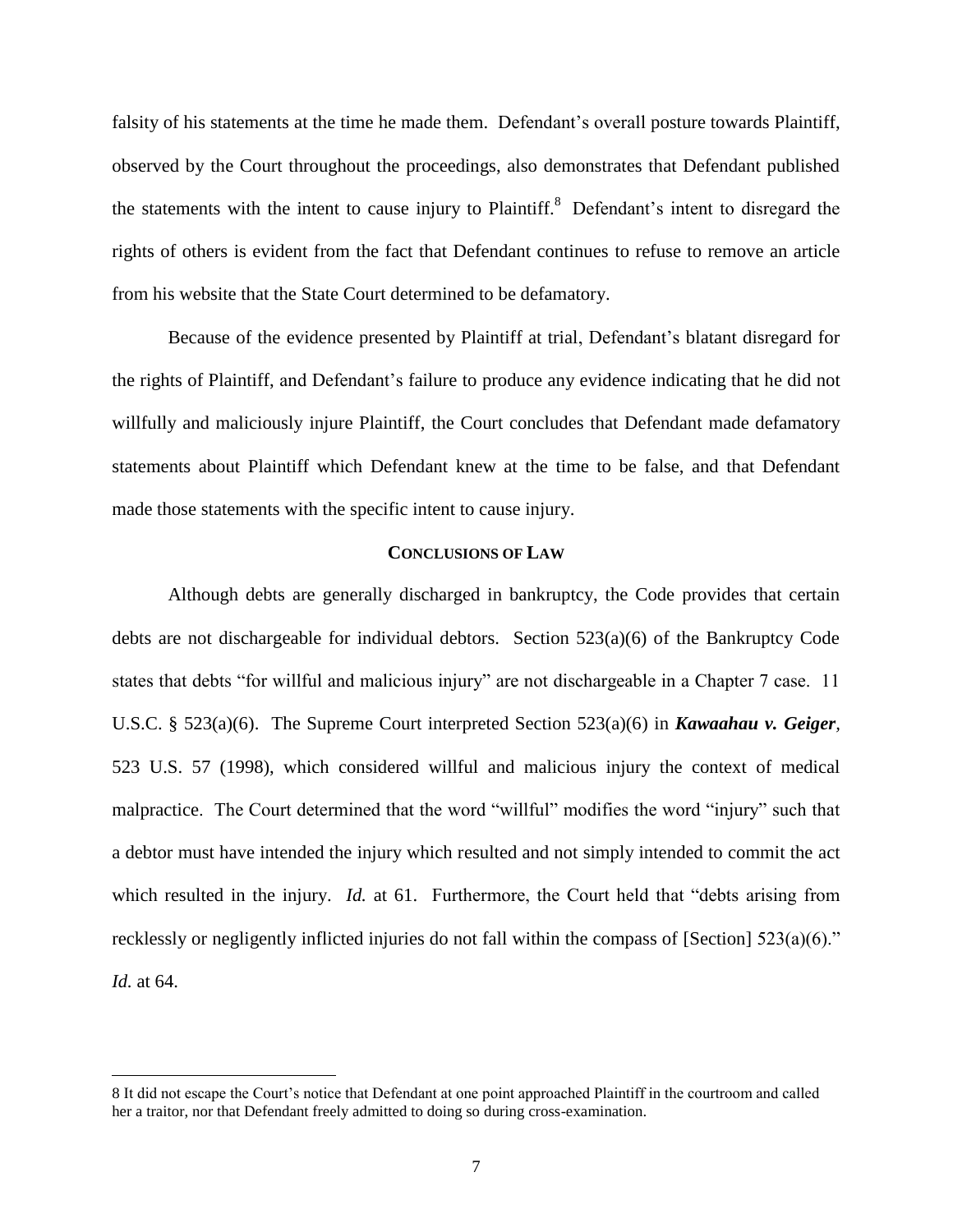After *Geiger*, the Fifth Circuit had an opportunity to further refine the willful and malicious standard in *In re Williams*. 337 F.3d 504 (5th Cir. 2003). Taking *Geiger* and earlier circuit precedent into account, the court found that the "test for willful and malicious injury . . . is condensed into a single inquiry of whether there exists 'either an objective substantial certainty of harm or a subjective motive to cause harm' on the part of the debtor." 337 F.3d at 509 (citing *In re Miller*, 156 F.3d 598, 603 (5th Cir. 1998)). To establish an objective substantial certainty of harm (the "objective test"), courts must "analyze whether the defendant's actions, which from a reasonable person's standpoint were substantially certain to result in harm, are such that the court ought to infer that the debtor's subjective intent was to inflict a willful and malicious injury on the plaintiff." *In re Powers*, 421 B.R. 326, 335 (Bankr. W.D. Tex. 2009). A subjective motive to cause harm (the "subjective test") is found when a "tortfeasor acts 'deliberately and intentionally, in knowing disregard of the rights of another.'" *In re Gharbi*, No. 08-11023-CAG, 2011 WL 831706 (Bankr. W.D. Tex. Mar. 3, 2011) *aff'd*, 2011 WL 2181197 (W.D. Tex. June 3, 2011) (citing *In re Miller*, 156 F.3d at 605-06 (adopting the definition of "implied malice" from *In re Nance*, 566 F.2d 602, 611 (1st Cir. 1977))). The Fifth Circuit test is an "either" test, meaning that a defendant can be found to have acted willfully and maliciously if a court finds that either objective test has been satisfied *or* if a court finds that the subjective test has been satisfied. *See In re Williams,* 337 F.3d at 509.

The standard of proof in a 523(a) dischargeability action is a preponderance of the evidence. *Grogan v. Garner*, 498 U.S. 279, 291 (1991). To establish nondischargeability, Plaintiff must therefore show by a preponderance of the evidence that Defendant willfully and maliciously caused Plaintiff's injuries. Although the Court made findings of fact that Defendant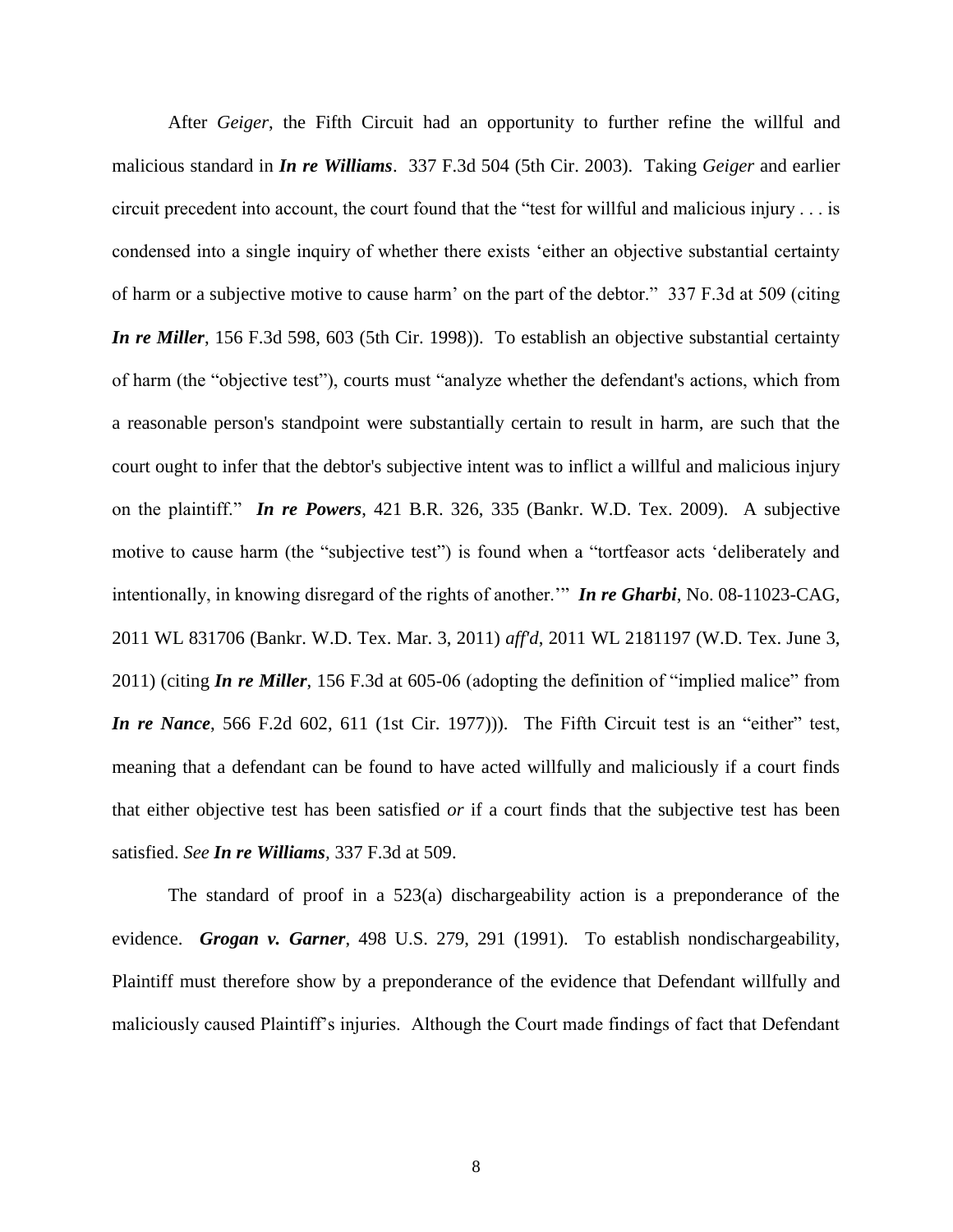acted with the specific intent to injure Plaintiff, the evidence independently demonstrates that Defendant acted with a subjective motive to cause harm.

The circumstances surrounding the case foreclose the possibility that Defendant acted without subjective intent to cause harm. The evidence demonstrates that Defendant repeatedly published statements about Plaintiff, and even went so far as to knowingly distribute materials in an effort for others to draw negative inferences about Plaintiff. Defendant's significant knowledge regarding the history of the Vietnam War, and his status within the Vietnamese community, indicate to the Court that Defendant's conduct was deliberate and intentional. Defendant was aware not only that the statements Defendant made were false, but also that the Vietnamese community would react negatively towards Plaintiff as a result of those statements, especially in consideration of the cultural background and community sensitivities, of which Defendant is particularly knowledgable.

Based on the evidence presented in this case and the judgment of the State Court, this Court cannot accept that Defendant did not make or publish the statements, that Defendant was not aware that such statements were false at the time they were made, and, despite their falsity, that Defendant made such statements in order inflict a willful and malicious injury on Plaintiff. The Court therefore finds that the "subjective test" is met and Defendant acted with the subjective intent to cause harm.

#### **CONCLUSION**

The Court finds that Defendant willfully and maliciously injured Plaintiff and that any debts arising from the State Court judgment are nondischargeable under Section 523(a)(6) of the Bankruptcy Code.